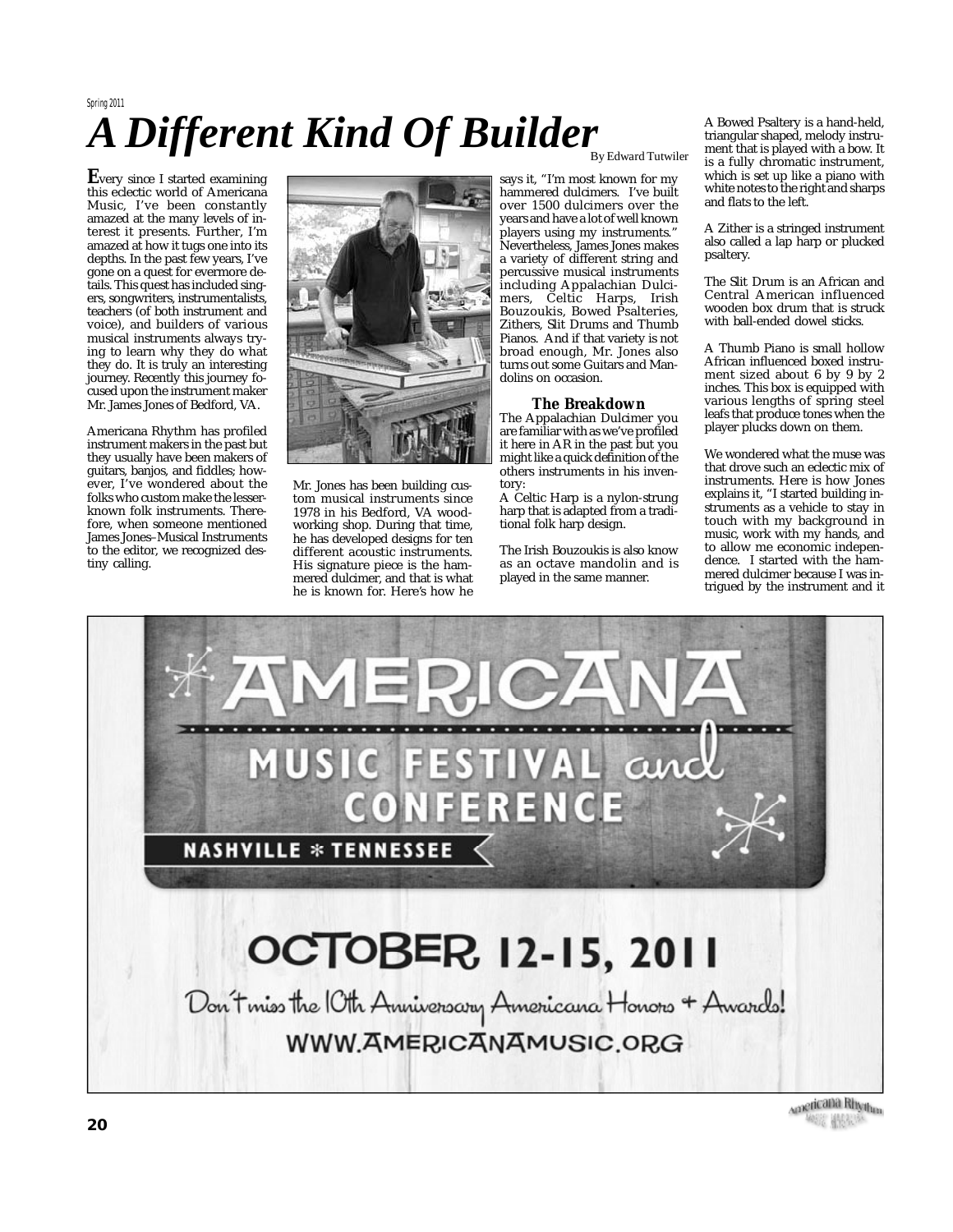looked like something I could handle. To diversify my experience and continue to be challenged, I decided to build other instruments. I am still most known for my hammered dulcimers but enjoy getting a break while making a bouzouki or harp.'

**Journey To The Tune** The paths that artists take to arrive at their creative pinnacle are many and varied. Nevertheless, one might assume a maker of stringed musical instruments, which are often associated with the mountains of the south-eastern United States, would have some roots there about. In the case of Mr. Jones, one would not be accurate in that assumption.

James Jones grew up in both rural Oregon and in a small college town in the Midwestern, where his father was a music professor and mother an English teacher. While his early interests would naturally include classical music due to parental influence (and he did play the violin as a youth) Jones aspired to become a wildlife conservationist andgraduated from collage with a degree in biology. He says his interests started to change as a result of taking some art classes.

In his youth, Jones was a good basketball player but a stent in the army put everything on hold including a possible career as a professional basketball player. After his military duties, Jones went to graduate school at Murray State University in Kentucky, focusing on sculpture

a n d printmaking. He worked in that field a bit and then went to Europe to play basketball professionally and coach for the next several years. Even

s o , J o n e s

found time while there to set up a studio in his apartment and do some printmaking and collage work.

After returning to the US, James did a tour with VISTA in Massachusetts and ultimately earned a MFA at Massachusetts College of Art with a major in media studies and printmaking. It was during this course of study, Jones, by now

in is mid-30s, was exposed to woodworking, At the time, his sister was playing a lot of fiddle music and encouraged him to pick that instrument back up after an 18 year break. This renewedinterest in the fiddle resulted in an interest in folk music and the learning of a lot of fiddle tunes. James began to wonder if he could



merge his abstract artistic ideas into a concrete form. He decided that making musical instruments combined lots of artistic and woodworking elements and dovetailed nicely with his musical background. He then decided that he could combine the idea to build musical instruments with the desire to become self-em-

Augusta Lions 2011

ployed and that decision led him to build his first hammered dulcimer.

**Hammer And A Chord** We asked Mr. Jones how he got started building the hammered dulcimer and he told us that he consulted Sam Rizzetta's material on constructing the hammered dulcimer that he (Rizzetta) published for the Smithsonian. James said that he also read material put together by Howie Mitchell that gave him insights into his experiments with the design of hammered dulcimers. James was exposed to the playing of Sandy Davis (Davis was teaching and performing on the hammered dulcimer in the Boston area during the period Jones lived there). Here is how he summed up the process, "When I got started there were a lot less examples of instruments. The renaissance was just getting started. In New England, I was able to see instruments built by Fred Montaque and eventually made a visit to see Sam in WVA. From those early influences I begin to develop a 12/ 11 dulcimer and a basic design. I am for the most part self-taught although I did take some work-

*continued on page 23*

O٨



**Bluegrass Goneert KOWATIO** PEATURING THE TALENTS OF Saturday, May 14 **EASTER BROTHERS** at 7:00 PM LEGACY **Stuarts Draft High** LITTLE ROY & LIZZY School **SHOW** Doors open at 6:00 JIM ALMARODE & **HIGH GROUND** Pickets in Advance: \$12.00 Tickets at the door: \$15.00 Tickets available at the following locations: Waynesboro Stuarts Draft Staunton Harrisopburg Crown Jewelers Tim Spears Draft Feed Store **Red Front** Music City Sammy's Regno-Blue Mountain Coffees On from any Aumeria Line's member.